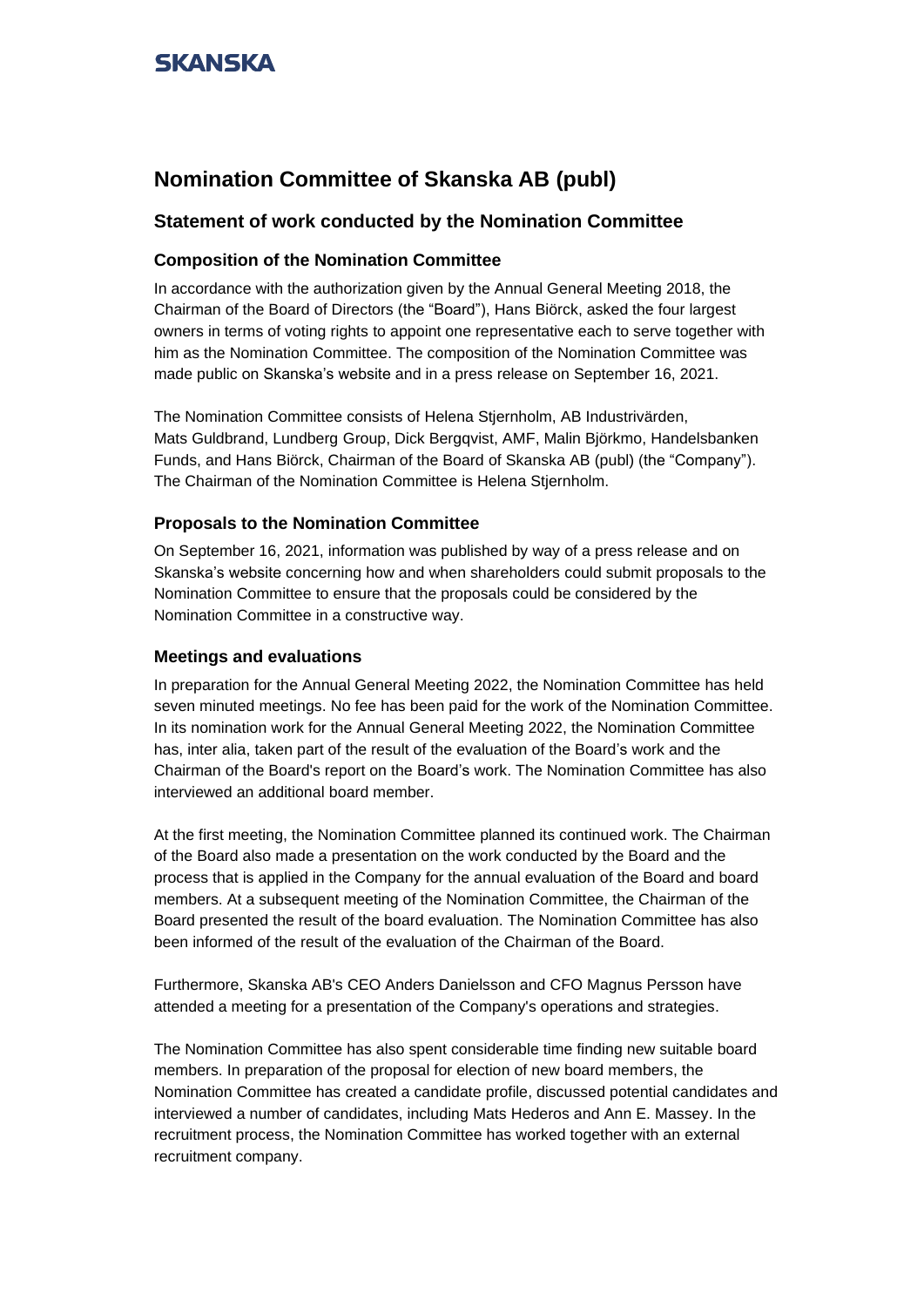### **The Nomination Committee's proposals to the Annual General Meeting 2022**

### **Chairman of the Annual General Meeting**

The Nomination Committee proposes that attorney Eva Hägg is elected Chairman of the Meeting, or in the event she is prevented from attending, a person the Nomination Committee appoints instead.

### **Number of board members**

According to the Articles of Association, the Board, with regard to members elected by shareholders at the Annual General Meeting, shall consist of not fewer than five and not more than ten members. The Nomination Committee proposes that the number of board members elected by the Annual General Meeting shall be increased to eight.

### **Board fees**

The Nomination Committee is commissioned to submit proposals concerning director fees paid to the members of the Board and its committees. The Nomination Committee proposes an increase of the fee to the board members and the fee to the Chairman of the Board. Furthermore, the Nomination Committee proposes an increase of the fee for work in all committees of the Board. This implies that fees for board and committee work are proposed as follows:

- SEK 2,250,000 (2021; SEK 2,175,000) to the Chairman of the Board;
- SEK 750,000 (2021; SEK 725,000) each to the other board members elected by the Annual General Meeting not employed by Skanska;
- SEK 270,000 (2021; SEK 260,000) to the Chairman of the Audit Committee and SEK 190,000 (2021; SEK 185,000) each to the other members of the committee;
- SEK 115,000 (2021; SEK 112,000) to the Chairman of the Compensation Committee and SEK 110,000 (2021; SEK 107,000) each to the other members of the committee; and
- SEK 220,000 (2021; SEK 215,000) each to the Chairman of the Project Review Committee and the other members of the committee.

This implies a proposed increase of the total remuneration of 3.2% (2021; 4%) on an unchanged number of board and committee members.

### **Board members**

The Nomination Committee proposes re-election of Hans Biörck, Pär Boman, Jan Gurander, Fredrik Lundberg, Catherine Marcus and Åsa Söderström Winberg as board members for a term of office until the next Annual General Meeting.

As announced by Skanska in a press release on August 31, 2021, Jayne McGivern resigned as a member of the Board effective as of that day.

The Nomination Committee proposes that Mats Hederos and Ann E. Massey are elected as new board members.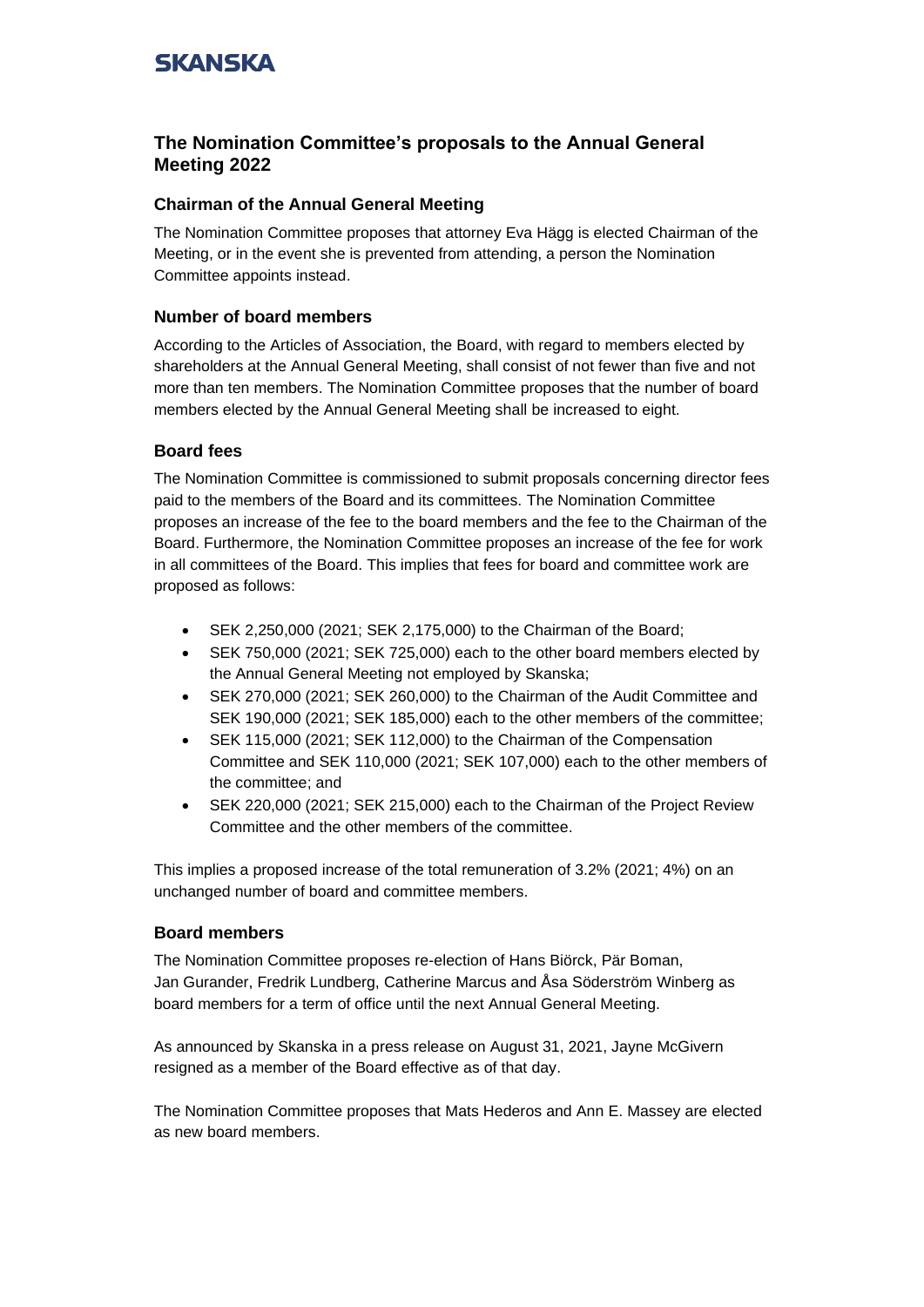### **Chairman of the Board**

The Nomination Committee proposes re-election of Hans Biörck as the Chairman of the Board.

#### **Information on proposed board members**

Information on the proposed board members is presented in *Appendix 1*.

#### **Independence of board members**

The Nomination Committee has made the following assessments in terms of applicable Swedish independence requirements.

The Nomination Committee considers that the following board members are independent of the Company and its executive management:

- a. Hans Biörck
- b. Pär Boman
- c. Jan Gurander
- d. Mats Hederos
- e. Fredrik Lundberg
- f. Catherine Marcus
- g. Ann E. Massey
- h. Åsa Söderström Winberg

The Nomination Committee considers that the following board members are independent of the Company's major shareholders:

- a. Hans Biörck
- b. Jan Gurander
- c. Mats Hederos
- d. Catherine Marcus
- e. Ann E. Massey
- f. Åsa Söderström Winberg

#### **Auditor**

The Nomination Committee proposes, in accordance with the recommendation by the Audit Committee, re-election of the registered accounting firm Ernst & Young AB ("EY") as the Company's external auditor for the period until the end of the Annual General Meeting 2023. EY has informed the Nomination Committee that, if EY is re-elected, the authorized public accountant Hamish Mabon will be the auditor in charge, however only until the end of the financial year 2022 due to the rules on rotation of lead auditor. The process of appointing a replacement for Hamish Mabon will follow due process.

### **Auditor fees**

The Nomination Committee proposes, like previous years, that the auditor fees shall be paid against approved account.

The Nomination Committee has been assisted by the Audit Committee in developing proposals concerning appointment of auditor and auditor fees.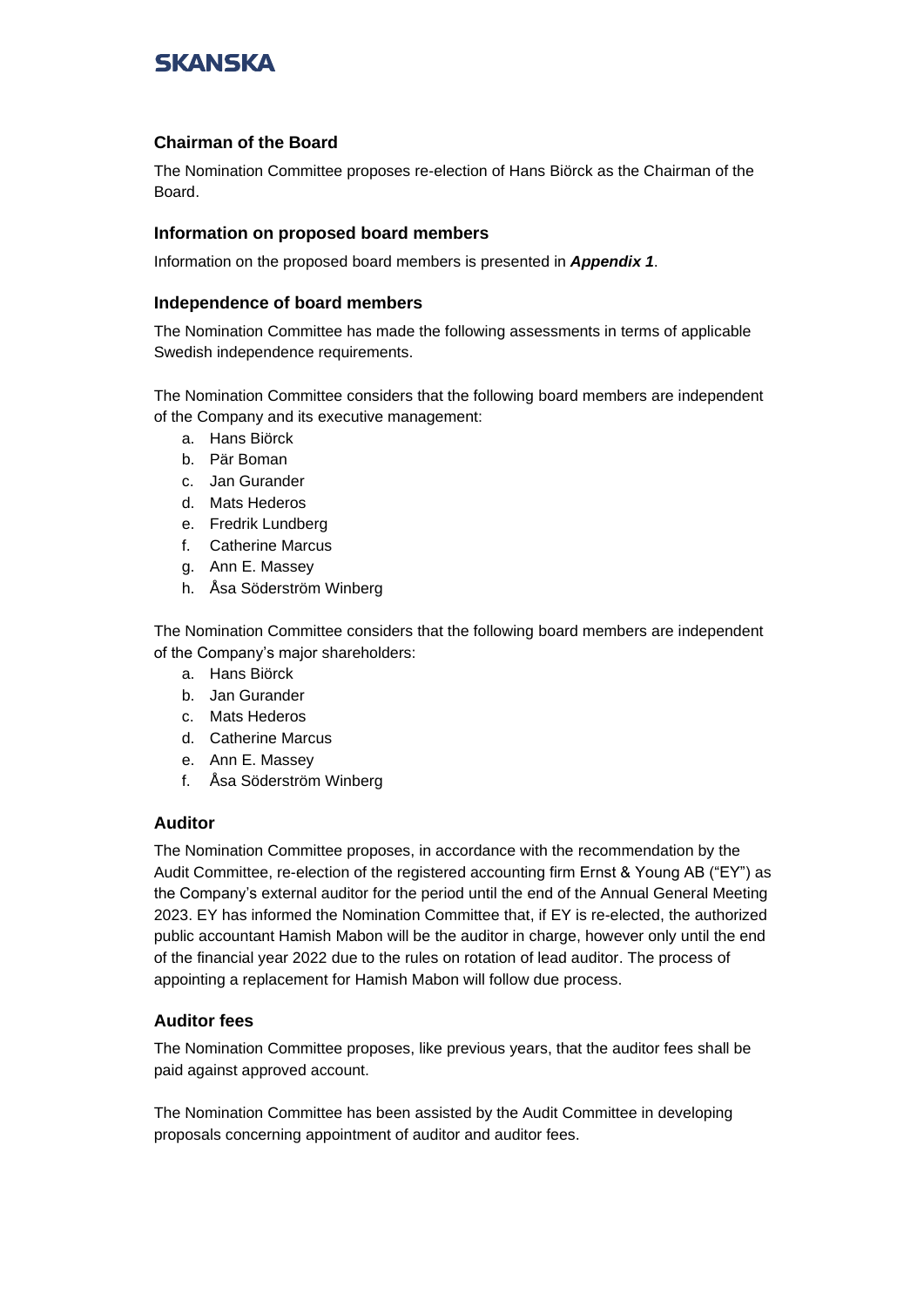### **The Nomination Committee's motivated statement regarding its proposal for election of Board of Directors**

Skanska's Board currently consist of six members elected by the Annual General Meeting, since Jayne McGivern resigned as a member of the Board effective as of August 31, 2021. The Nomination Committee has resolved to propose two new candidates for the election of board members at the Annual General Meeting 2022, Mats Hederos and Ann E. Massey.

In the nomination work for the Annual General Meeting 2022, the Nomination Committee has made an assessment of the composition and size of the current Board as well as Skanska's operations. It has been the Nomination Committee's objective to maintain the diversity and breadth of the Board, particularly considering Skanska's operation within construction and project development in an international context. The Nomination Committee has further taken into account that it would benefit the Board to include a person with documented experience from the UK or US construction industry and a person with documented experience from the Swedish real estate market as well as experience from community investment and sustainability issues.

The Nomination Committee has discussed and met a number of candidates that meet the above-mentioned criteria. Of these, Mats Hederos and Ann E. Massey have been deemed to be the most suitable for the position as board member. All members of the Nomination Committee have interviewed Mats Hederos and Ann E. Massey. Each of the two proposed candidates has announced that they are available for the assignment.

Mats Hederos has many years of experience in commercial real estate investment and development in Sweden, including holding operational roles within AMF Fastigheter, AMF Pension and AP Fastigheter. Currently, he serves on a number of boards. It is the Nomination Committee's assessment that Mats Hederos's extensive experience from the Swedish real estate market, but also in community investment and sustainability issues, both operationally and as board member, is a relevant and valuable complement to the Board's competence.

Ann E. Massey has many years of experience from operational roles in the engineering, construction, and environmental industry in the US, inter alia within Wood Group and AMEC Foster Wheeler. Currently, Ann is doing consulting for Wood Group, inter alia supporting in a few claim matters and as a member in one of their internal boards. It is the Nomination Committee's assessment that Ann E. Massey's extensive experience in project management, operational matters, and business development in the engineering, construction, and environmental operations in the US, is a relevant and valuable complement to the Board's overall competence.

For further information on Mats Hederos and Ann E. Massey see Appendix 1.

As a part of its evaluation of the Board and its composition, the Nomination Committee has taken part of the results of the evaluation of the board work and been informed about how the board work functions, including the committee work and the role of the Chairman of the Board. The Nomination Committee has noted that the commitment from the board members has been significant with high attendance rate and that the Board's work has functioned well.